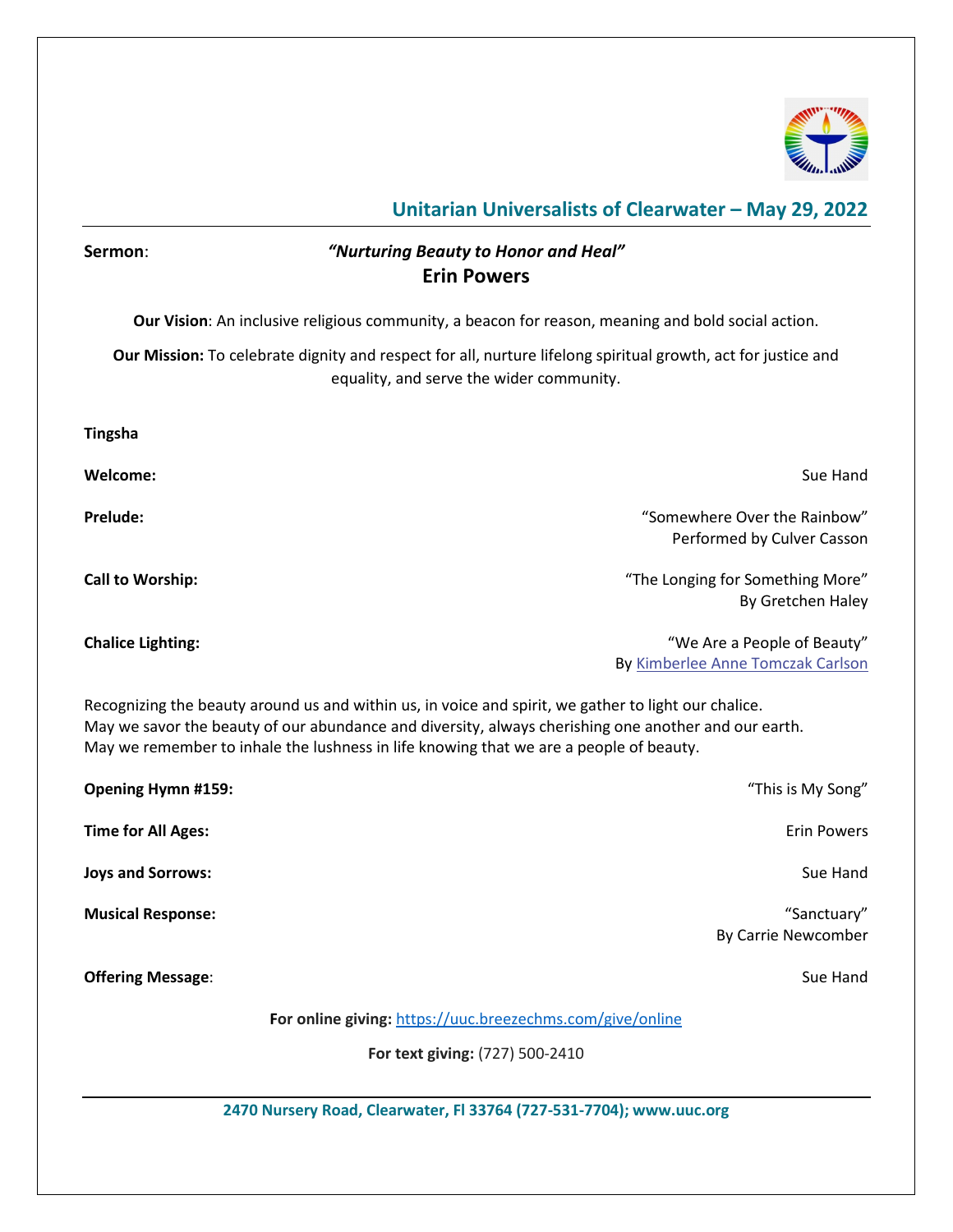

# **Unitarian Universalists of Clearwater – May 29, 2022**

| Interlude:                        |                                      | "Grateful"<br>Performed by Culver Casson  |
|-----------------------------------|--------------------------------------|-------------------------------------------|
|                                   |                                      |                                           |
| Sermon:                           | "Nurturing Beauty to Honor and Heal" | Erin Powers                               |
| Closing Hymn #1059:               |                                      | "May Your Life Be as a Song"<br>Jim Scott |
| <b>Extinguishing the Chalice:</b> |                                      |                                           |

*"Go in peace, go making peace, live gently, love mightily and bow to the mystery"*

### **Our Grateful Thanks:**

**Worship Associate**: Sue Hand; **Service Technical Support**: Jeremy Dillow, Rich Cann, David Feick; **Zoom Host:** Trude Diamond; **Staff**: Anne Gilbert, Campus Administrator; Gary Strauss, Security Guard; Susan Strauss, Custodian; **Musician:** Culver Casson; **Pastoral Associates**: Kathy Krohn, Pan Godchaux, Bill Foley, Lauren Logan, Bruce Gotts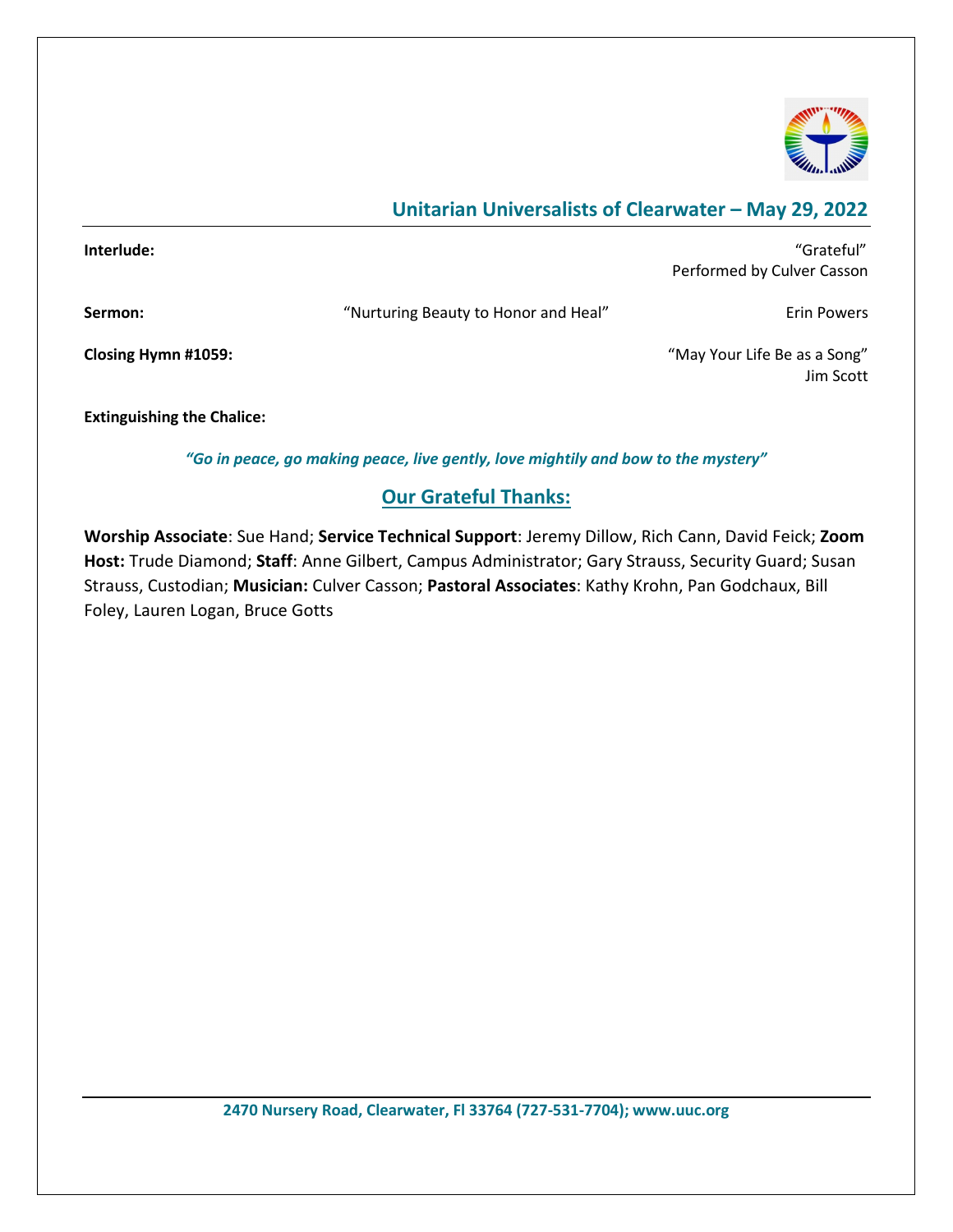

## **Unitarian Universalists of Clearwater – May 29, 2022**

#### **Flowers for Sunday Services**

*A special thank you to Sue Hand for providing the beautiful flowers for today's service!*



If you would like to supply the flowers for an upcoming Sunday service in honor of a special event or person in your life, please email Ana **" Soledad " Vaquer** at **[soledad.loba1@gmail.com](mailto:soledad.loba1@gmail.com)** She will help you coordinate your contribution.